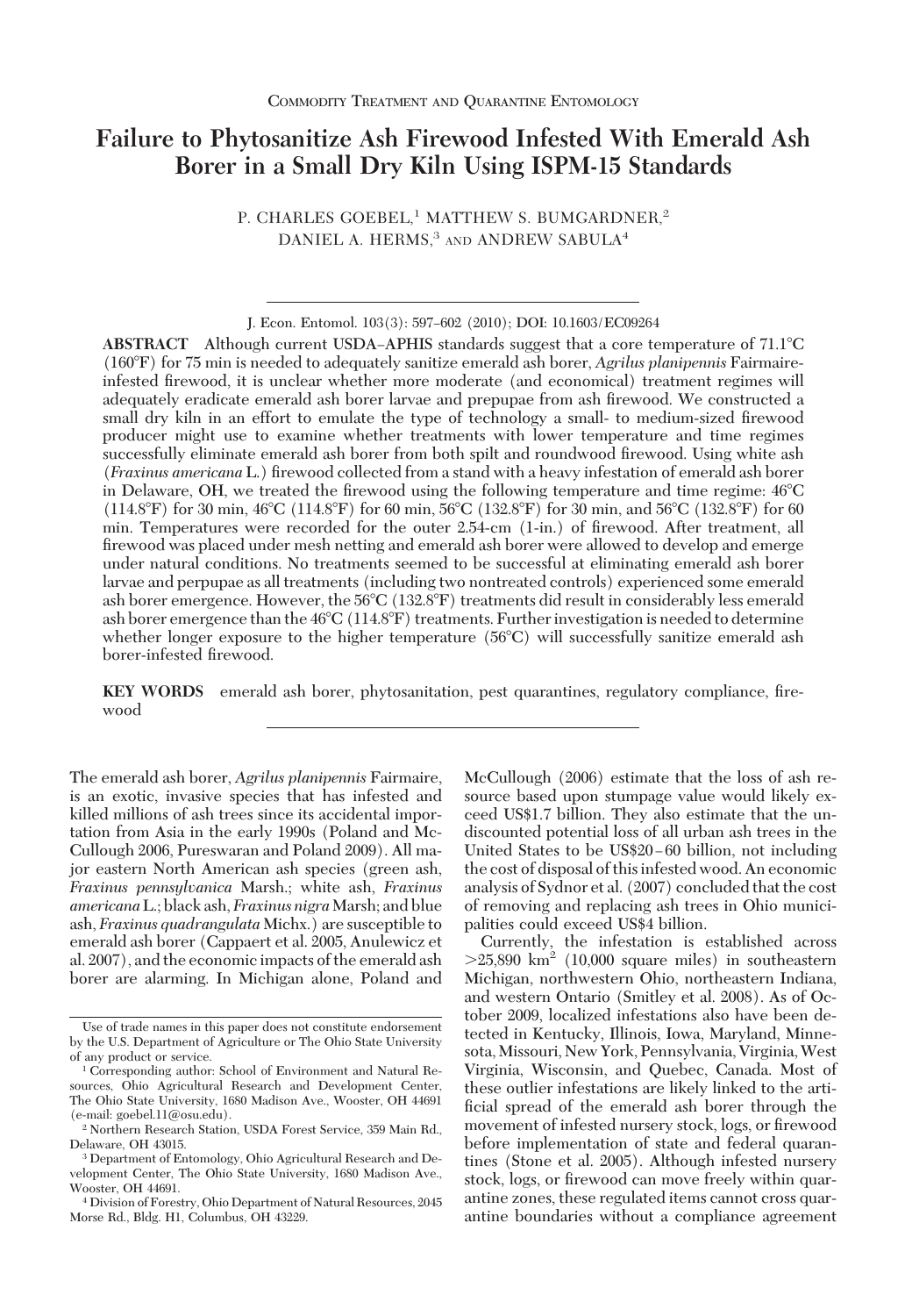issued by a regulatory agency. Currently, the Ohio Department of Agriculture regulations specify four treatments that meet compliance standards for movement of regulated ash material. These include 1) debarking of logs plus removal of 1.3 cm (0.5 in.) of sapwood, 2) chipping to less than 1 in.  $(2.54 \text{ cm})$ , 3) fumigating, or 4) kiln drying. Of these four treatments, kiln drying may be the most cost effective method for sanitizing ash firewood. However, in most cases, firewood producers in Ohio are not using heat sanitization. Rather, because of the emerald ash borer quarantine, many firewood producers in Ohio are selling their wood locally and many customers from outside the state have stopped buying firewood from Ohio producers. Thus, there is interest in the feasibility of using inexpensive technology to sanitize emerald ash borer-infested ash firewood.

Little information is available on phytosanitation methods for firewood (e.g., Simpson et al. 1987) provide information on kiln drying times to lower the moisture content of oak firewood but do not address sterilization). As such, it is unclear what temperature and time regimes may successfully sanitize emerald ash borer-infested firewood. There are, however, well developed heat sanitation standards for wood packaging material (WPM) such as pallets. Many countries base theirWPM regulations on the International Standards for Phytosanitary Measures Guidelines for Regulating Wood Packaging Material in International Trade (ISPM-15). ISPM-15 standards are one of several international phytosanitation standards adopted by the International Plant Protection Convention, an international treaty that is designed to help prevent the spread andintroduction of pests of plants and plant products, and promote appropriate control measures. For phytosanitation of WPM, ISPM-15 standards require WPM to reach a core temperature of  $56^{\circ}$ C (132.8F) for a minimum of 30 min. Although no known research has examined how the ISPM-15 standards relate to firewood, several studies have examined the effectiveness of different heat sanitation treatments for pallets (Bond 2002, 2005).

Recently, the draft of the New Pest Response Guidelines, Emerald Ash Borer, *Agrilus planipennis* (Fairmaire), version 1.1, was published by USDA– APHIS (2008), and outlines the regulations needed to be in compliance with current USDA quarantine regulations related to moving emerald ash borer-infested firewood. Based on these guidelines, all firewood, including emerald ash borer-infested ash firewood, must be treated so that the center of the wood is heated to at least  $71.1^{\circ}C$  (160 $^{\circ}F$ ) for at least 75 min to be moved outside the quarantine area (Treatment Schedule T314-a, USDA-APHIS 2008). These requirements are consistent with McCullough et al. (2007), who found in a laboratory study that no emerald ash borer prepupae survived in emerald ash borer-infested wood and bark chips exposed to an experimental heat treatment of  $71.1^{\circ}$ C (160 $^{\circ}$ F) for 120 min, although a small number survived at  $55^{\circ}$ C (131 $^{\circ}$ F) for 120 min, a temperature close to the current ISPM-15 standards for heat sanitation.

Although McCullough et al. (2007) found that some emerald ash borer prepupae may survive in ash chips exposed to temperatures similar to current ISPM-15 standards, they and others (e.g., Sela and Ormsby 2007) suggest that more research is needed on the thermotolerance of emerald ash borer, especially research outside of the laboratory that emulates field conditions. Consequently, the objective of this research was to determine directly whether current ISPM-15 standards, or some lesser temperature and time regime, are effective at sanitizing emerald ash borer-infested ash firewood. In addition, we wished to conduct these sanitation efforts in a "real-world" setting, using the type of facility available to small- to medium-scale firewood producers in Ohio to examine the costs that might be associated with implementing ISPM-15 phytosanitation methods. These data will provide a baseline with which to develop more comprehensive phytosanitation procedures for emerald ash borer-infested ash firewood.

## **Materials and Methods**

**Dry Kiln Construction.** Using a prefabricated 3.7 by 4.3-m (12- by 14-feet) high-wall storage barn with 220 volt electrical service, we purchased and installed a L200 Small Dry Kiln System from Nyle Corporation (Brewer, ME). Although it required 40-amp, 220-V electrical service, we used this small dry kiln model as it allowed us to reach higher temperatures than other smaller dry kiln systems available. We insulated the dry kiln with 8.9 cm (3.5 in.) of DOW extruded polystyrene insulation, a foam insulation board with plastic film on both sides which is moisture resistant and offers a *R-value* of R-3. We then added a layer of foil-backed foam insulation 1.3 cm (0.5 in.) to increase our *R-value* and help reßect any heat back into the kiln. Finally, we covered all surfaces inside the dry kiln with 1.3 cm (0.5 in.) plywood to protect the insulation as firewood was loaded into the dry kiln for treatment. Our estimated total *R-value* of 23 was near the recommended levels provided by Nyle Corporation (*Rvalue* of 26–28). Once insulated, the dry kiln compressor and circulation fans were installed in the building, and a control unit was mounted on the outside of the dry kiln and housed within a weather-proof structure. The total cost of the dry kiln unit, building, and construction materials (e.g., insulation, plywood, dimensional lumber, screws, and adhesive) was \$9,368.01, not including labor costs for construction, electrical service, or sales tax. Although not inexpensive, these costs were significantly less than those associated with other premanufactured and delivered dry kilns. In addition, it may be possible to construct a less expensive dry kiln by using fiberglass insulation covered by plastic to help protect the fiberglass insulation from moisture (Bowe et al. 2007). However, the *R-value* of such an insulated system may result in longer heat times and increased energy use to reach treatment temperatures.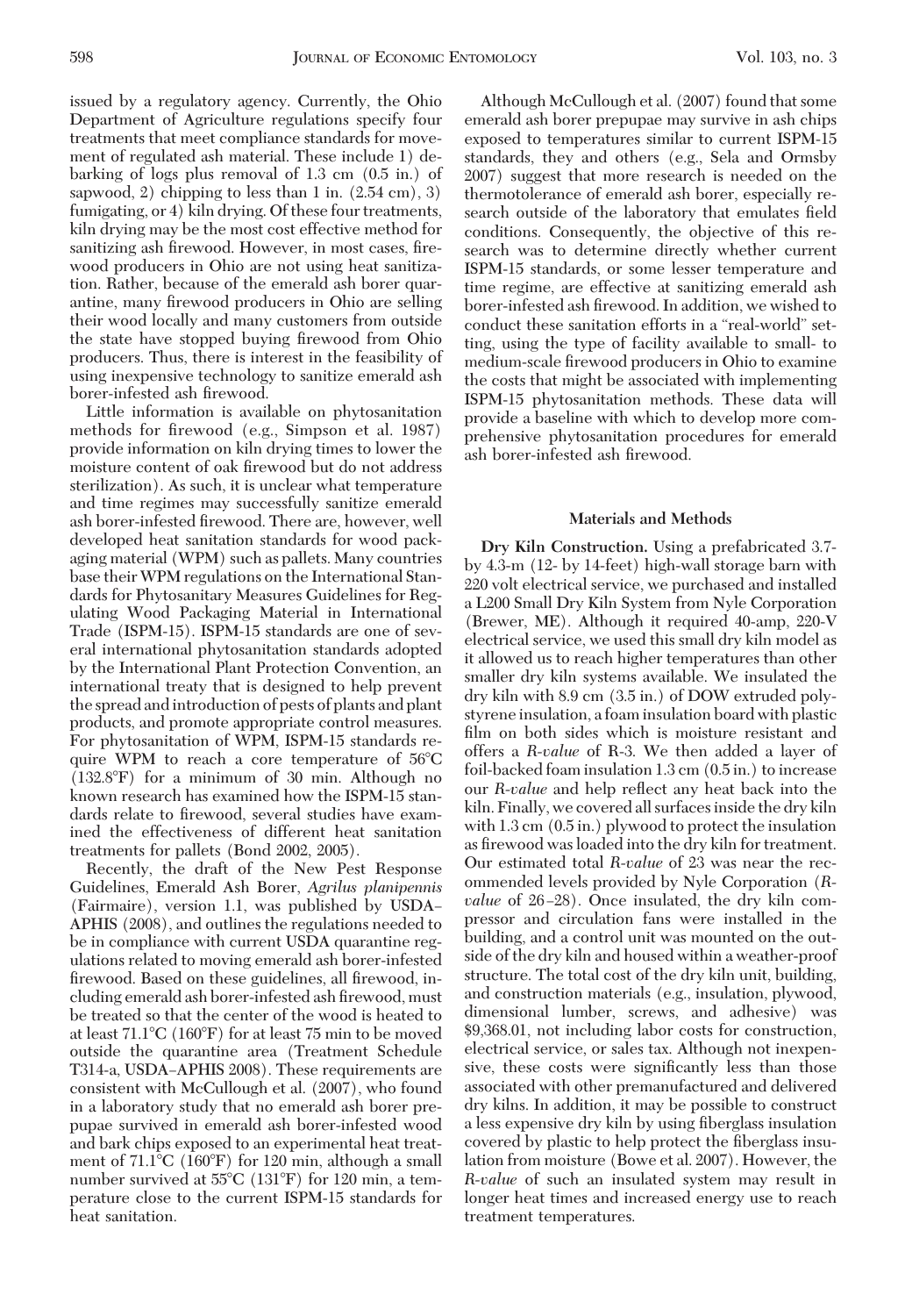**Collection and Sanitation Treatments of Emerald Ash Borer-Infested Ash Firewood.** Firewood was collected from six large white ash trees harvested located within a heavy emerald ash borer infestation in the city of Delaware, OH. Only white ash firewood was collected as this was the only ash species in the infested woodlot and we anticipated that the response to phytosanitation would not differ between white and green ash based upon similarities in physical properties (Forest Products Laboratory 1987). Trees were harvested over two different days in December 2007 and January 2008. As the firewood was collected during the dormant season, most emerald ash borer were either late-stage larvae or prepupae, which are thought to be the most resilient life stages of emerald ash borer (McCullough et al. 2007). All firewood was cut following standard practices, resulting in pieces  $45-60$  cm  $(18-24$  in.) in length. Pieces  $\leq 13$  cm  $(5 \text{ in.})$ in diameter (large end) were not split, whereas larger pieces were split into triangular pieces. Firewood was stacked adjacent to the dry kiln and left uncovered to replicate what we consider to be normal storage conditions.

For each treatment, we used three H14-002 HOBO External Input Temperature/RH Data Loggers to measure wood temperature, each with a LCD External Temp Probe that has a temperature range from  $40^{\circ}$  to 100°C ( $-40^{\circ}$  to 212°F) and an accuracy of  $\pm 0.7^{\circ}$ C at 20°C ( $\pm$ 1.3°F at 68°F). These data loggers are within the specified tolerances suggested by the Heat Treatment Schedule T314-a (USDA-APHIS 2008). The data loggers were located outside the dry kiln allowing us to monitor the firewood temperature without disturbing the sanitation treatment. A hole roughly equivalent to the diameter of the temperature probe was drilled to a depth of  $\approx$  1 in into three pieces of firewood (a split, triangular piece, a large roundwood piece, and small roundwood piece). The temperature probes were then inserted into each hole allowing us to accurately monitor the temperature of the outer 2.54 cm  $(1 \text{ in.})$  of each type of firewood. Finally, as the interior of each stack would take longer to heat than those pieces on the outside of the stack (as discussed in greater detail below, treatments were stacked on pallets in the kiln), we placed the monitored pieces (small roundwood, large roundwood, and split) in the middle of each stack. In this way, our estimates of the effectiveness reßect the time it takes for different firewood types in the interior of the stack to reach the treatment temperatures; those pieces on the outside of the stack likely reached higher temperatures for longer periods.

We first conducted a pilot test to better understand the heating dynamics of the dry kiln using 100 pieces of white ash firewood; that is, to determine the lag time from kiln start-up to the outer 2.54 cm  $(1\text{-in.})$  of the firewood reaching the ISPM-15 treatment temperature of  $56^{\circ}$ C (132.8 $^{\circ}$ F). We placed the emerald ash borer-infested firewood into the dry kiln with a set point of  $65.5^{\circ}$ C (150 $^{\circ}$ F), near the maximum temperature setting for the kiln. The rapid initial increase in temperature caused us to reduce the kiln temperature overnight on the first day (to ensure that the target temperature was not reached and treatment time exceeded while no one was present). The pilot test demonstrated, however, that the rate of temperature increase slowed considerably over time. In addition, without using the circulation fans, the dry kiln reached a temperature of near  $54^{\circ}$ C (129 $^{\circ}$ F) and held steady for several hours. Once the circulation fans were used, the temperature of the firewood reached  $56^{\circ}$ C (132.8 $^{\circ}$ F) relatively quickly. This pilot test remained at the treatment temperature of  $56^{\circ}$ C (132.8 $^{\circ}$ F) for 82 min rather than the 60 min associated with the longest planned treatment, due in part to the speed of temperature increase once the fans were turned on and the time required for the firewood to cool down below the treatment temperature. Collectively, these factors caused the outer 2.54-cm (1-in.) of the emerald ash borer-infested firewood to remain at a temperature near the ISPM-15 standard for over 16 h, with total time in the kiln equaling nearly 74 h (Fig. 1a).

Once the pilot test was complete, we began the planned sanitation treatments. Each treatment consisted of  $\approx$ 100 pieces, including 70% split firewood and 30% round (or unsplit) firewood, including both small- (approximately  $\leq 10$  cm  $\leq 4$  in.] in diameter) and medium-sized (approximately  $>10$  cm  $[-4$  in. ] in diameter) pieces stacked approximately seven rows high on pallets (similar to the pilot test). We conducted four treatments, varying either temperature or time. We randomly selected wood from each collection period to serve as controls to ensure that the firewood was infested with emerald ash borer. This firewood (100 pieces from the first collection and 64 pieces from the second collection) was set aside and stacked inside the large storage building adjacent to the dry kiln. Each treatment was sanitized using the appropriate temperature and time treatment combination, including  $46^{\circ}$ C (114.8°F) for 30 min,  $46^{\circ}$ C  $(114.8^{\circ}\text{F})$  for 60 min, 56 $^{\circ}$ C (132.8 $^{\circ}$ F) for 30 min, and  $56^{\circ}$ C (132.8 $^{\circ}$ F) for 60 min. Figure 1b shows the temperature and time relationship for the last treatment  $(56^{\circ}\text{C}$  [132.8 $^{\circ}\text{F}$ ] for 60 min). Each treatment had an initial temperature of  $\approx 2^{\circ}C$  (36°F). After each treatment, firewood was stacked in the large storage building in the same area as the control treatments. All sanitation treatments were completed by mid-March 2008.

Once all the treatments were complete, we placed the firewood for each individual treatment under a mesh net fitted on a PVC frame in late April 2008 before emerald ash borer emergence, allowing any emerald ash borer that survived to emerge under natural conditions. In addition, we marked existing "Dshaped" exit holes originating from previous emerald ash borer emergence. In this way, we were able to determine from which piece of firewood emerald ash borer emerged for each treatment and count newly formed emergence holes from any adults surviving the heat treatments.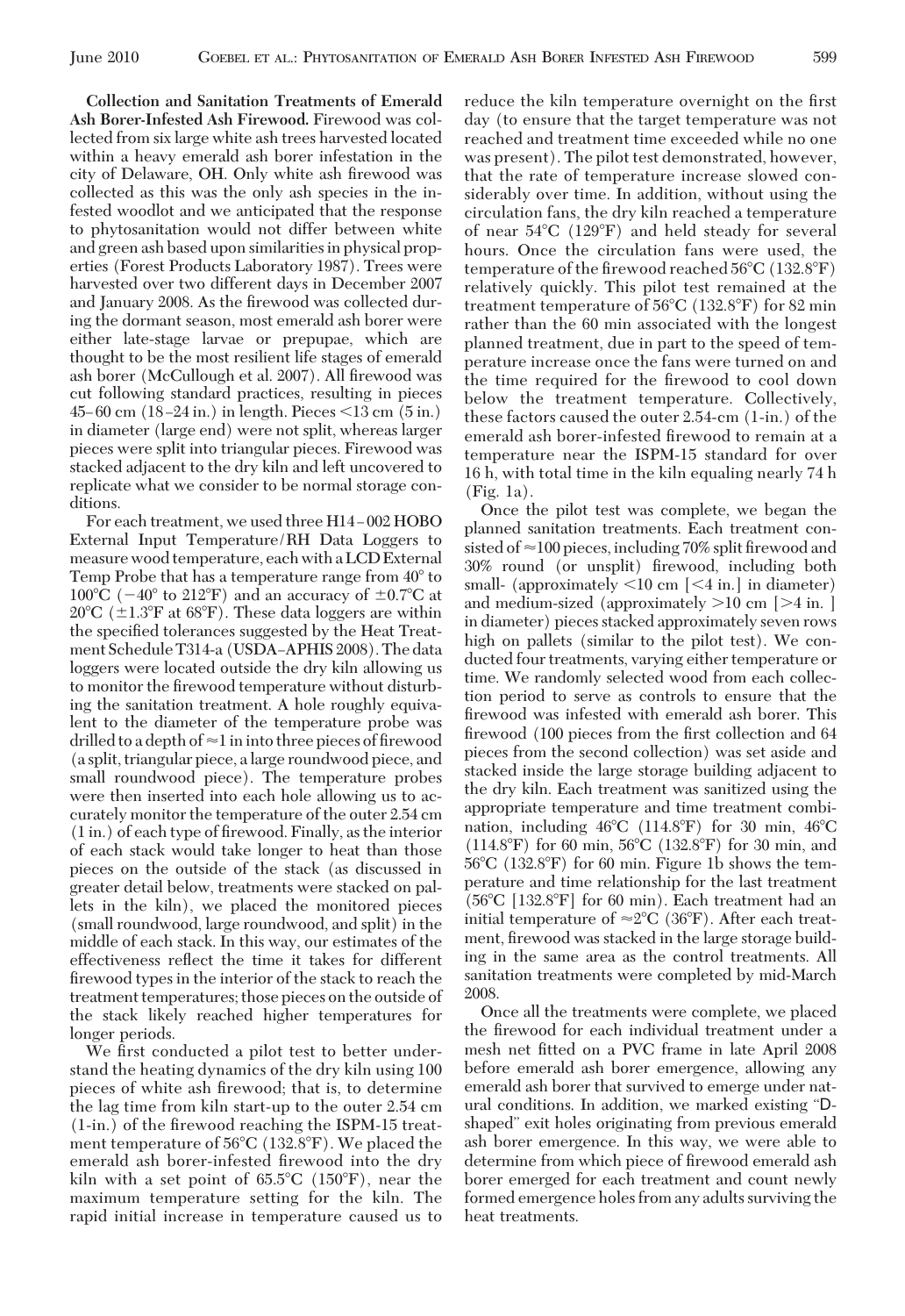

**Fig. 1.** Relationship of temperature and time for the pilot test treatment (A) and the 56C for 60-min treatment (B). The graphs represent the firewood piece in each treatment that was slowest to reach 56°C, which was the large round piece and split piece, respectively.

## **Results and Discussion**

**Effectiveness of Phytosanitation Treatments.** Overall, total heating time in the dry kiln (from when firewood was loaded and dry kiln was turned on to when treatment time was achieved at the target temperature) ranged from 22.0 to 25.6 h for the  $46^{\circ}$ C  $(114.8^{\circ}\text{F})$  treatments and  $42.9-49.2$  h for the 56 $^{\circ}\text{C}$ (132.8F) treatments (Table 1). Some emerald ash borer adults emerged from firewood subjected to all treatment regimes, although considerably fewer emerald ash borer emerged from both the  $56^{\circ}$ C (132.8 $^{\circ}$ F) treatments (Table 1). We also observed several dead emerald ash borer prepupae after the treatments. However, the fact that some adult emerald ash borer did successfully emerge suggests that they were not 100% effective as sanitation treatments, which is consistent with findings of McCullough et al. (2007) relative to survival of emerald ash borer prepupae in bark and wood chips subjected to heat treatments in the laboratory.

After the period of emerald ash borer emergence had passed (late-September) we examined each piece of firewood for new emergence holes. In total, we observed a total of 978 "D-shaped" exit holes, and 938 adult emerald ash borer. Both controls and 46°C (114.8F) treatments had very high emergence rates, with very few pieces showing no signs of emerald ash borer emergence (Table 1). The  $56^{\circ}$ C (132.8 $^{\circ}$ F) treatments seemed more effective, with fewer emerald ash borer adults, although all treatments showed some sign of emerald ash borer emergence holes by this measure. The discrepancy between number of observed emerald ash borer adults and number of emergence holes suggests that some "D-shaped" exit holes may have been missed during the initial inspection period. Others probably were missed after posttreat-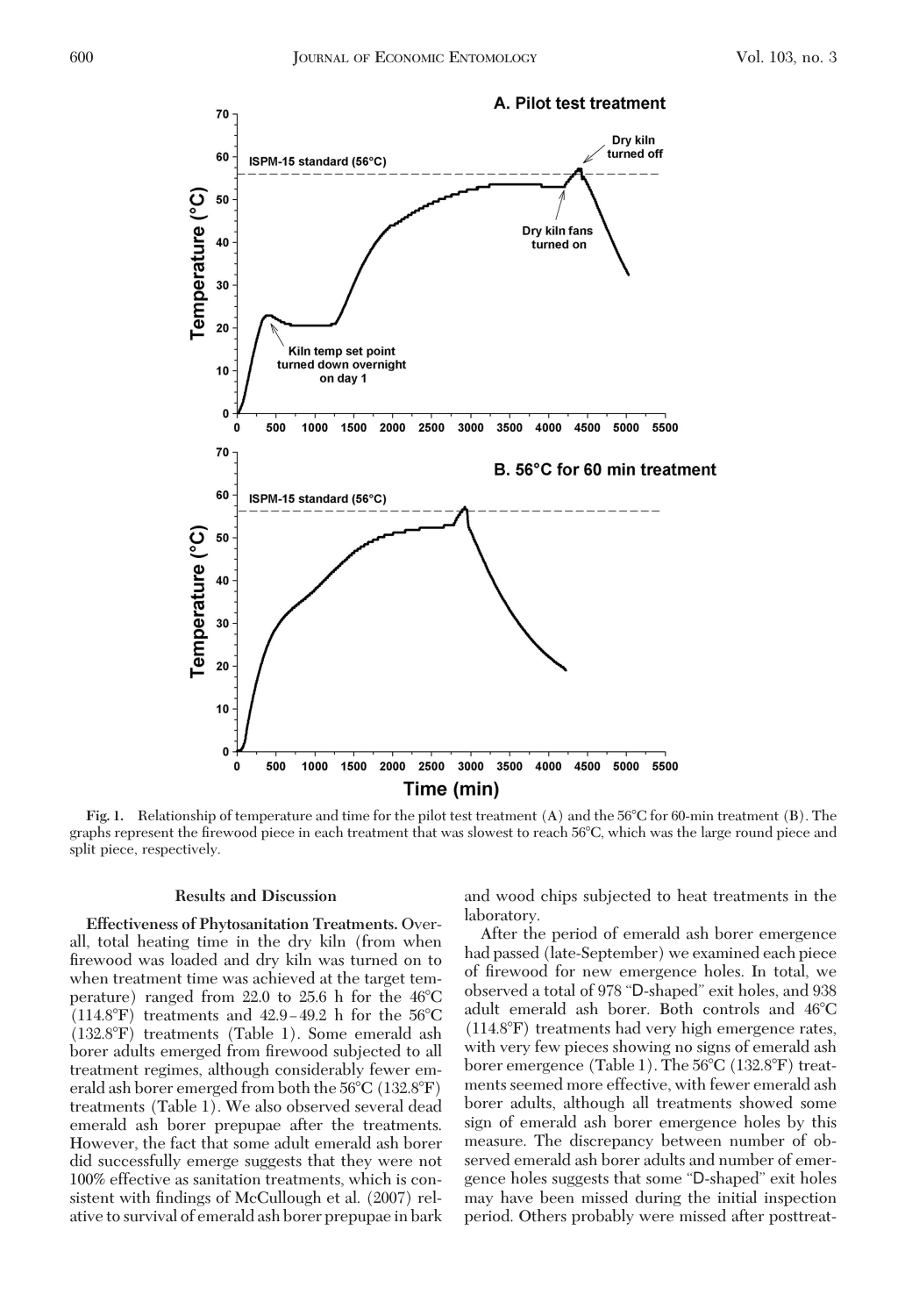| Treatment<br>temp $(^{\circ}C)$ | Treatment<br>time (min) | Actual time $\geq$<br>treatment temp (min) | Total time<br>in $\kappa$ iln $(h)$ | No. pieces | No. exit<br>holes | No. adult EAB<br>observed | kWh used |
|---------------------------------|-------------------------|--------------------------------------------|-------------------------------------|------------|-------------------|---------------------------|----------|
| None (control 1)                |                         |                                            |                                     | 100        | 322               | 354                       |          |
| None (control 2)                |                         |                                            |                                     | 64         | 181               | 156                       |          |
| 46                              | 30                      | 36                                         | 22.0                                | 96         | 283               | 301                       | 103      |
| 46                              | 60                      | 70                                         | 25.6                                | 101        | 119               | 121                       | 120      |
| 56                              | 30                      | 38                                         | 42.9                                | 101        | 17                |                           | 194      |
| 56                              | 60                      | 66                                         | 49.2                                | 100        | 42                |                           | 213      |
| 56 <sup>a</sup>                 |                         | 82                                         | 73.6                                | 99         | 14                |                           | 290      |

**Table 1. Description of treatments, emerald ash borer larvae and prepupae survival, and energy used to sanitize emerald ash borer-infested firewood using a small dry kiln**

*<sup>a</sup>* This pilot test treatment was not part of the research design thus no treatment time is indicated. Temperatures remained steady for over 16 h near 54C before reaching 56C after kiln fans were turned on. EAB, emerald ash borer.

ment adult emergence. Many of the firewood pieces had deeply furrowed bark, characteristic of large ash trees, which made some exit holes difficult to detect. Regardless, no treatment seemed unconditionally successful at completely sanitizing emerald ash borerinfested firewood; however, we suggest these results provide a starting point with which to refine sanitation efforts. One such treatment that may hold promise is extended heating at or near temperatures similar to the ISPM-15 standards. Based upon our pilot study designed to better understand the heating and drying characteristics of the dry kiln, we did not observe any adult emerald ash borer from firewood subjected to 56C (132.8F) for 82 min and at a total heating time of 74 h (Table 1). Within this 74-h period, the wood was exposed to near 56°C temperatures for over 16 h (Fig. 1a). However, more research is needed to determine whether this extended exposure to ISPM-15 or near ISPM-15 standards is successful at eliminating emerald ash borer from ash firewood.

**Economic Costs.** Before each treatment, we noted the electricity meter reading and assessed the total energy used to treat the firewood included in each treatment (Table 1). Energy costs for our treatments ranged from a low of \$6.18 for our  $46^{\circ}$ C (114.8 $^{\circ}$ F) for 30 min treatment to \$12.78 for our  $56^{\circ}$ C (132.8 $^{\circ}$ F) for 60 min treatment (assuming an average cost of \$0.06 per kWh of electricity). These energy costs are lower than would typically be incurred as we only treated 100 pieces of wood. However, assuming that a full cord of firewood  $(3.6 \,\mathrm{m}^3 \,[\,128\,\mathrm{feet}^3]$  includes 300 pieces of firewood (based on the mixture of split and roundwood firewood cut between 45 and 61 cm [18 and 24 in.]) and that the drying time for a full cord of ash firewood is linear in a similar fashion as oak firewood at lower moisture content levels (Simpson et al. 1987), we estimate that the energy costs per cord using these treatments will range from US\$18.54 to \$38.34 depending on a variety of factors, such as length of treatment time, time of year, moisture content of the firewood, and dry kiln design, and insulation. However, total kiln time and energy use may be decreased by using the fans sooner to raise the temperature of the firewood. Additional costs would be associated with labor needs to load and unload the dry kiln.

Unfortunately, these costs were associated with treatments that were not effective at sanitizing emerald ash borer-infested firewood. However, the pilot treatment (dry kiln operation of 74 h) showed some promise for phytosanitation and the electricity costs associated with this treatment were US\$17.40, suggesting that the estimated energy costs to treat one cord of firewood would be near US\$52.20, depending again on a variety of factors such as time of year, moisture content of the firewood, dry kiln design and insulation, and fan use.

In conclusion, our results demonstrate that time and temperature standards associated with ISPM-15 (56°C for 30 min) for heat sanitation of WPM are not effective at sanitizing emerald ash borer-infested white ash Þrewood. Despite the failure of ISPM-15 standards (applied to the outer  $2.54 \text{ cm}$  [1 in.] of the firewood) to totally eradicate emerald ash borer, the treatment did result in considerable mortality of emerald ash borer. Our study also suggests that a small dry kiln may be suitable technology to heat sanitize emerald ash borer under the right temperature and time regimes. For example, our pilot experimental run (outer 2.54 cm [1 in.] of firewood heated to  $56^{\circ}$ C [132.8 $^{\circ}$ F] for 82 min and a total heating time of 74 h) seemed to successfully kill all emerald ash borer larvae and prepupae, as evidenced by alack of adult emergence. During this 74-h period, the wood was exposed to near  $56^{\circ}$ C temperatures for several hours. It may be that the additional time associated with this treatment was adequate to sanitize emerald ash borer-infested firewood; however, additional research and replication is needed to confirm the results from this pilot study, and whether a combination of lower temperature but longer exposure time relative to the current Treatment Schedule T314-a (USDA-APHIS 2008) may be effective. Finally, if exposure to a regime of lower temperature for longer time is found to effectively sanitize emerald ash borer-infested ash firewood, a detailed economic analysis should be conducted to help firewood producers determine whether there is a financial benefit to heat sanitizing emerald ash borerinfested firewood.

#### **Acknowledgments**

We thank the USDA Forest Service Northern Research Station for logistical support and Stephen Rist, Marie Semko-Duncan, Matthew Solensky, Bryant Chambers, and Chuck